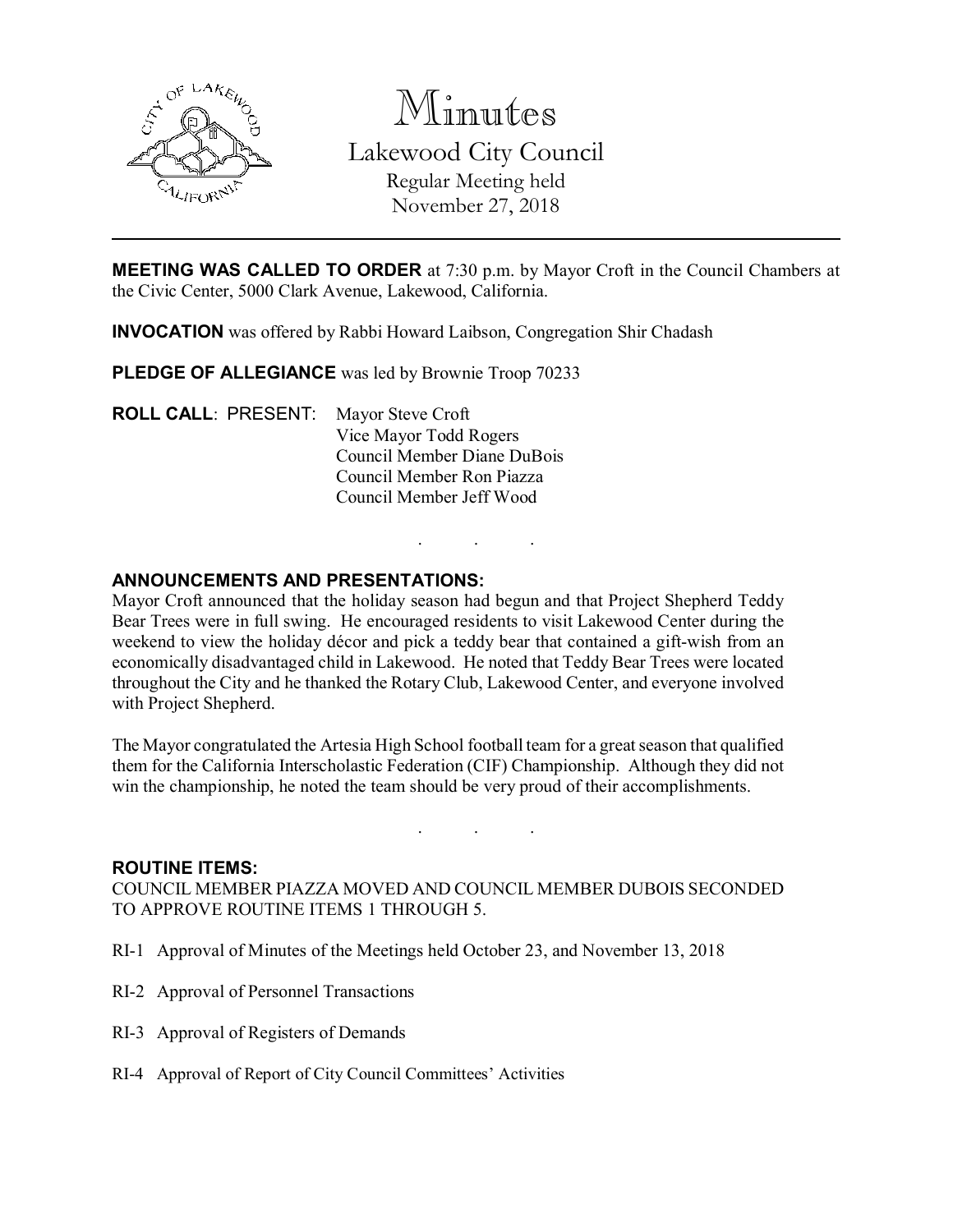City Council Minutes November 27, 2018 Page 2

#### ROUTINE ITEMS: - Continued

RI-5 Approval of Monthly Report of Investment Transactions for October 2018

## UPON ROLL CALL VOTE, THE MOTION WAS APPROVED:

AYES: COUNCIL MEMBERS: Piazza, DuBois, Rogers, Wood and Croft NAYS: COUNCIL MEMBERS: None

# 1.1 • ORDINANCE NO. 2018-9; REGARDING AMENDING THE LAKEWOOD MUNICIPAL CODE AND THE ZONING ORDINANCE REGARDING MINOR MODIFICATIONS TO EXISTING REGULATIONS

. . .

Sonia Southwell, Director of Community Development, displayed slides and made a presentation based on the report in the agenda. She stated that the proposed ordinance would allow religious facilities and schools in Multi-Family Residential (MFR) zone districts to have fundraising activities such as bingo; establish the maximum hours of operation for commercial carwashes to be 7 a.m. to 8 p.m.; allow clients under 18 years of age to be accompanied by a parent or guardian in order to receive massage therapy for ailments such as sports injuries; and delete outdated references of R-3 and R-4 zones. She displayed a map that showed the religious facilities throughout the city in MFR zone districts and stated that staff recommended that the City Council hold a public hearing; introduce the proposed ordinance to make modifications to existing regulations; and approve the related categorical exemption.

In response to Council Member Piazza's comments that the ordinance would allow minors to receive massages for sports therapy and general purposes, Ms. Southwell stated that a business was no longer able to provide therapeutic massages to athletes under the age of 18 with how the Lakewood Municipal Code was currently written. Steve Skolnik, for the City Attorney, noted that the language of the ordinance did not require a massage received by a minor to be for a sports injury and that it was just an example of why a minor might obtain a massage.

Responding to Council Member Piazza's inquiry regarding massage ordinances in other cities, Ms. Southwell noted that it was not typical for ordinances to specify medical type massages like those used for sports injuries and that without this proposed amendment, massage businesses would not be able to provide therapeutic massages to minors.

Council Member Piazza shared concerns of giving massage businesses the ability to provide massages to minors with adult consent and the difficulty of enforcing the conditions of the service. Mr. Skolnik clarified that the ordinance would allow only a parent or guardian to choose if their child could receive a massage and required that they must accompany them for the service.

Mayor Croft opened the public hearing at 7:45 p.m. and called for anyone in the audience wishing to address the City Council on this matter. There was no response.